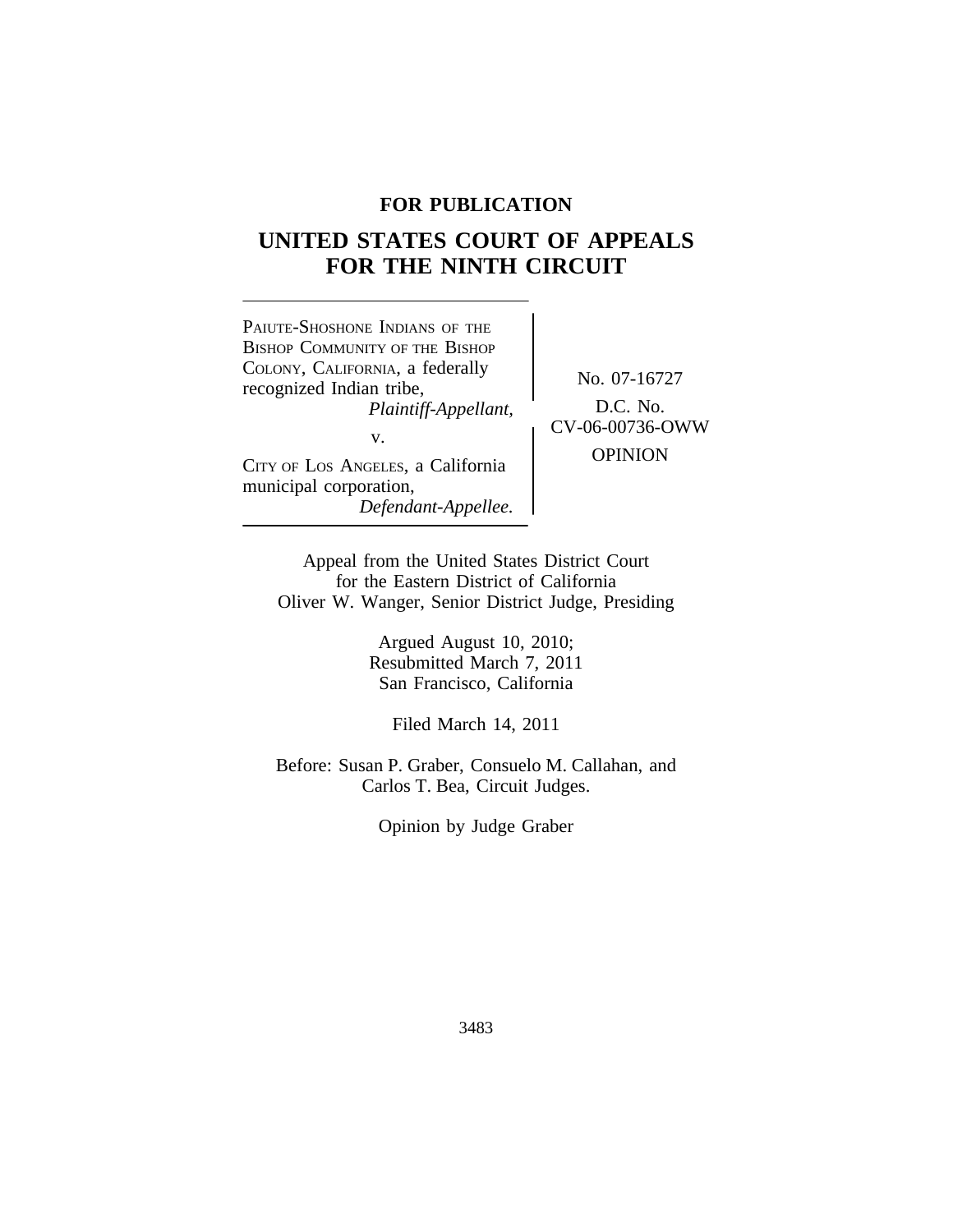## **COUNSEL**

Randolph H. Barnhouse, Luebben Johnson & Barnhouse LLP, Los Ranchos de Albuquerque, New Mexico, for the plaintiffappellant.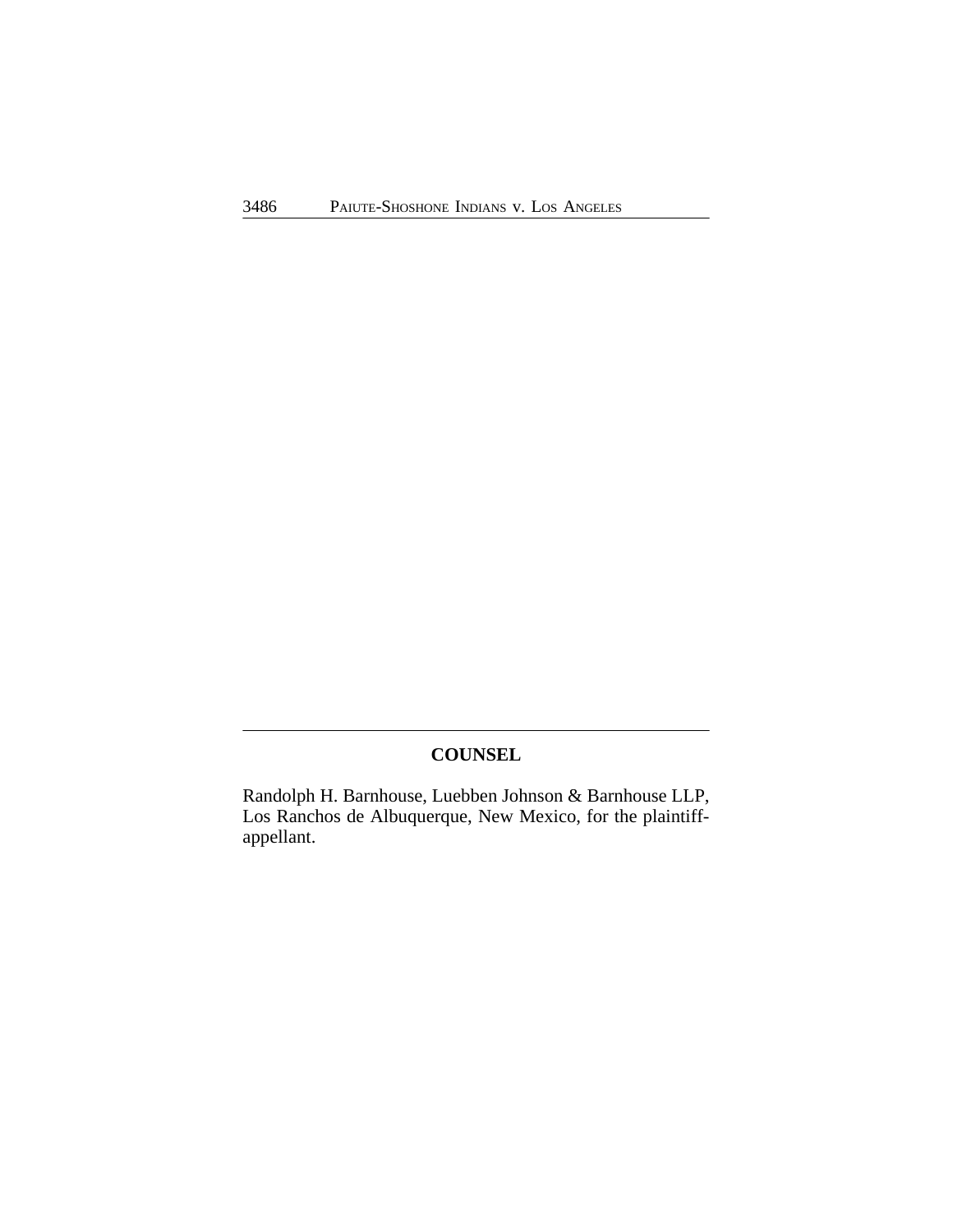Lisa S. Berger, Deputy City Attorney, Los Angeles, California, for the defendant-appellee.

#### **OPINION**

GRABER, Circuit Judge:

Plaintiff Paiute-Shoshone Indians of the Bishop Community of the Bishop Colony, California, an Indian tribe formally recognized by the United States, filed this action against Defendant City of Los Angeles for an order restoring Plaintiff to possession of land that the City took long ago in a deal with the United States. The district court dismissed the action under Federal Rule of Civil Procedure 12(b)(7) because it ruled that, under Rule 19 of the Federal Rules of Civil Procedure, the United States was a required party that Plaintiff could not join. The district court certified the appealability of its order under 28 U.S.C. § 1292(b). Upon Plaintiff's timely request, we agreed to hear this interlocutory appeal, and we now affirm.

#### I. *Background***<sup>1</sup>**

For centuries, Plaintiff's members lived in the area now called the Owens Valley in Inyo County, California. After non-Indian settlers began to move into that area in the late Nineteenth Century, Congress moved to protect Plaintiff by acquiring land in the area and setting it aside for Plaintiff's benefit. By 1924, the United States had acquired and set aside five tracts of land totaling approximately 1,030 acres (the "Bishop Tribal Land"). Pursuant to the usual custom, the

**<sup>1</sup>**On review of an order dismissing an action under Rule 12(b)(7), we accept as true the allegations in Plaintiff's complaint and draw all reasonable inferences in Plaintiff's favor. *Transmission Agency of N. Cal. v. Sierra Pac. Power Co.*, 295 F.3d 918, 923 (9th Cir. 2002).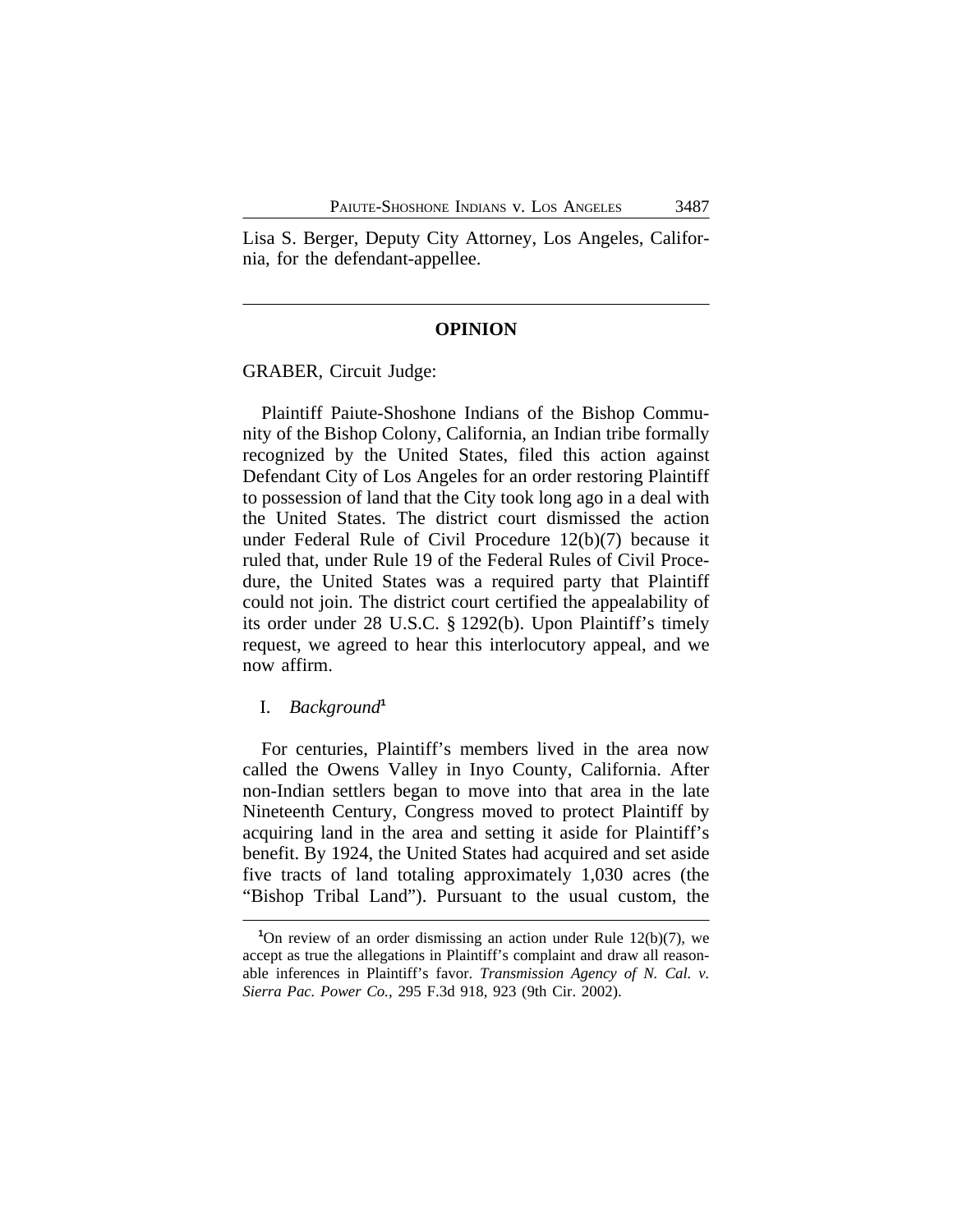United States held the title to the Bishop Tribal Land in trust for Plaintiff.

In the Act of April 20, 1937, 50 Stat. 70, Congress authorized the Secretary of the Interior to exchange federal land and water rights in the Owens Valley for other land and water rights owned by the City. The Act placed several conditions on any such exchange. Among them, a majority of Plaintiff's adult members had to consent to an exchange; an exchange had to include the water rights appurtenant to the exchanged lands; and the value of the rights conveyed in an exchange had to equal the value of the rights received.

In 1937, the United States set out to exchange 3,126 acres of federal land, which included the Bishop Tribal Land, for 1,511 acres of land in the Owens Valley held by the City. Plaintiff alleges that the United States engaged in several improprieties in conducting that exchange. Agents of the Federal Bureau of Indian Affairs canvassed Plaintiff's members, going house-to-house and gathering signatures. Plaintiff alleges that, of the 211 signatures gathered, 187 were written on blank pieces of paper. Plaintiff further alleges that the remaining 24 signatures were written on term sheets bearing a "grossly insufficient description" of the particulars of the exchange.

On May 18, 1938, the United States effected the exchange with the City by a written agreement. The agreement reserved to each party all water rights appurtenant to the exchanged lands, and the appraisals on which both parties relied did not include the value of those water rights. Plaintiff alleges that the agreement violated the Act's requirement that an exchange include the water rights appurtenant to the land exchanged. Plaintiff further alleges that the parties had insufficient evidence from which to conclude that they were exchanging rights of equivalent value because the appraisals did not include the value of the water rights.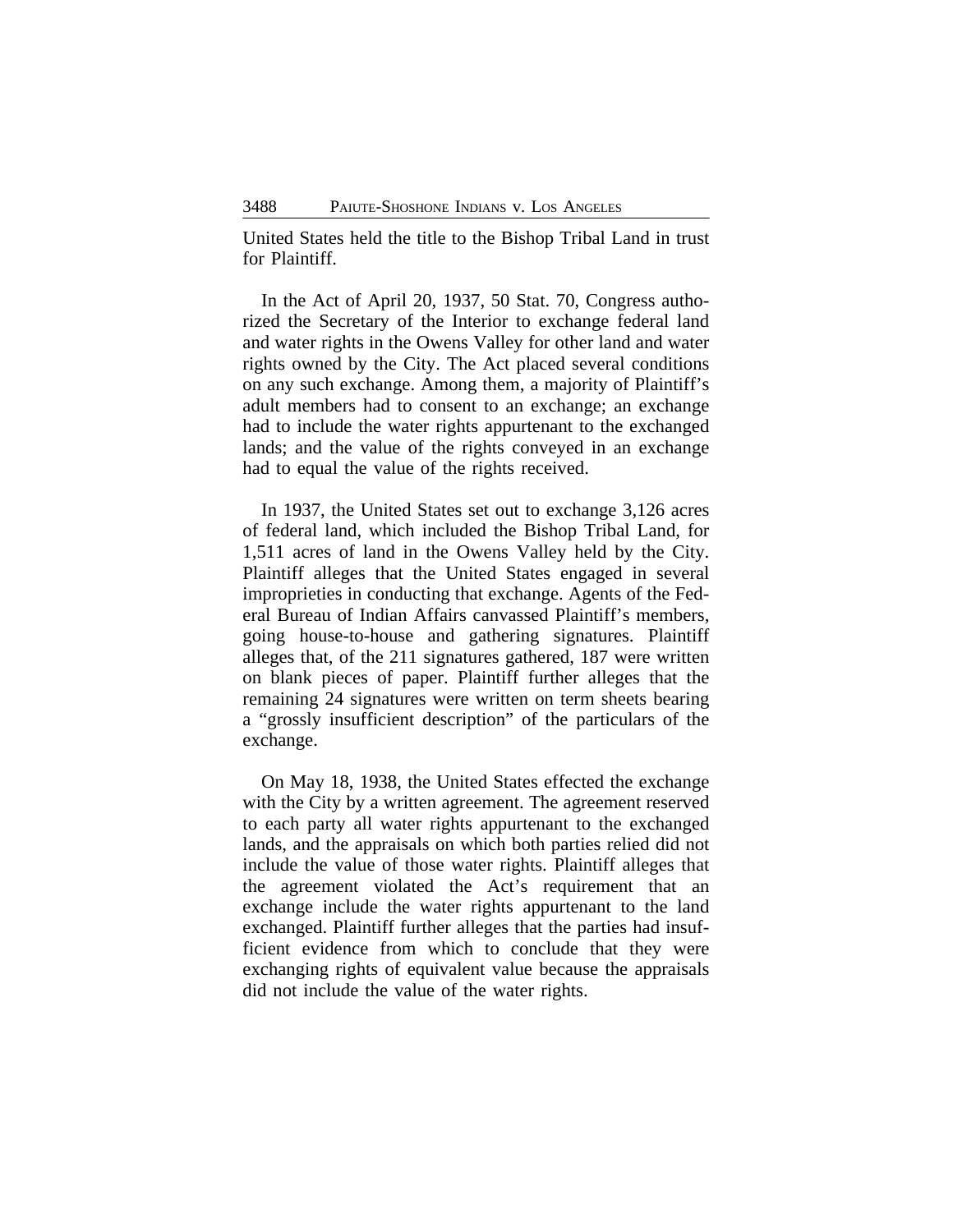In July 1941, the United States formally conveyed the Bishop Tribal Land to the City by an executed deed. Since that time, the City has excluded Plaintiff's members from occupying and using the Bishop Tribal Land.

Plaintiff filed this action against the City in 2006, asking the district court mainly "for an order ejecting [the City] from the Bishop Tribal Land and restoring [Plaintiff] to possession." Plaintiff did not name the United States as a party. Eventually, the City moved to dismiss the action under Rule 12(b)(7), arguing that the United States was a required party under Rule 19 and that it could not be joined. The district court agreed and dismissed the suit with leave to amend. Rather than amend its complaint, however, Plaintiff decided to pursue an interlocutory appeal under 28 U.S.C. § 1292(b). Finding this case "exceedingly close," the district court granted a certificate of appealability. Upon Plaintiff's timely request, we agreed to hear this appeal.

#### II. *Discussion*

**[1]** Our review of a dismissal under Rule 12(b)(7) has three parts. *EEOC v. Peabody W. Coal Co.*, 400 F.3d 774, 779-80 (9th Cir. 2005). First, guided by the provisions of Rule 19(a), we must decide whether it is "*desirable* in the interests of just adjudication" to join the United States. *Id.* at 779 (internal quotation marks omitted). If so, we must determine next whether a court feasibly could order that the United States be joined. *Id.* Finally, if a court cannot so order, then, guided by the provisions of Rule 19(b), we must decide whether "in equity and good conscience" the case may proceed in the absence of the United States. *Id.* at 779-80.

We review for abuse of discretion the district court's decision to dismiss this action for failure to join the United States. *Dawavendewa v. Salt River Project Agric. Improvement & Power Dist.*, 276 F.3d 1150, 1154 (9th Cir. 2002). To the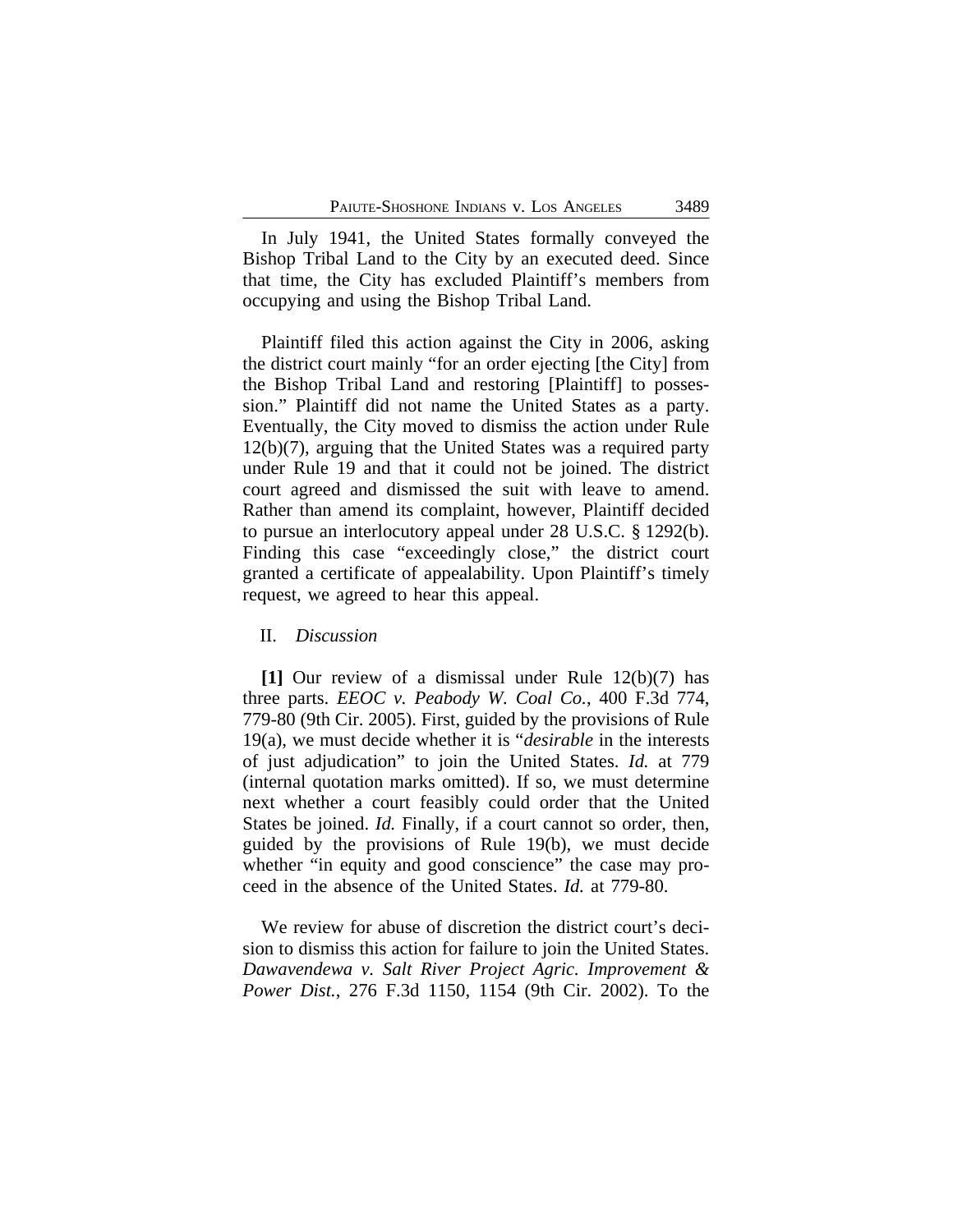extent that the district court's decision involves questions of law, we review de novo. *Id.*

### A. *The United States is a "required party" under Rule 19(a)*.

**[2]** We have interpreted Rule 19(a)**<sup>2</sup>** to provide for a twopart analysis. *Yellowstone County v. Pease*, 96 F.3d 1169, 1172 (9th Cir. 1996). We first examine whether the district court could award complete relief to the parties present without joining the non-party. *Id.* at 1172. Alternatively, we ask whether the non-party has a "legally protected interest" in this action that would be "impaired or impeded" by adjudicating the case without it. *Id.* at 1172-73. If we answer either of those questions in the affirmative, then the United States is a "required party" under Rule 19(a). *Id.* at 1172.

We have no doubt that the United States is a required party. The district court could not award the relief that Plaintiff seeks in the absence of the United States. Plaintiff's theory of this case involves three steps that it claims lead to its requested relief, which is to eject the City from the Bishop

**2** In its recently amended form, Rule 19(a) provides:

#### **Persons Required to Be Joined if Feasible.**

(1) *Required Party.* A person who is subject to service of process and whose joinder will not deprive the court of subjectmatter jurisdiction must be joined as a party if:

(A) in that person's absence, the court cannot accord complete relief among existing parties; or

(B) that person claims an interest relating to the subject of the action and is so situated that disposing of the action in the person's absence may:

(i) as a practical matter impair or impede the person's ability to protect the interest; or

(ii) leave an existing party subject to a substantial risk of incurring double, multiple, or otherwise inconsistent obligations because of the interest.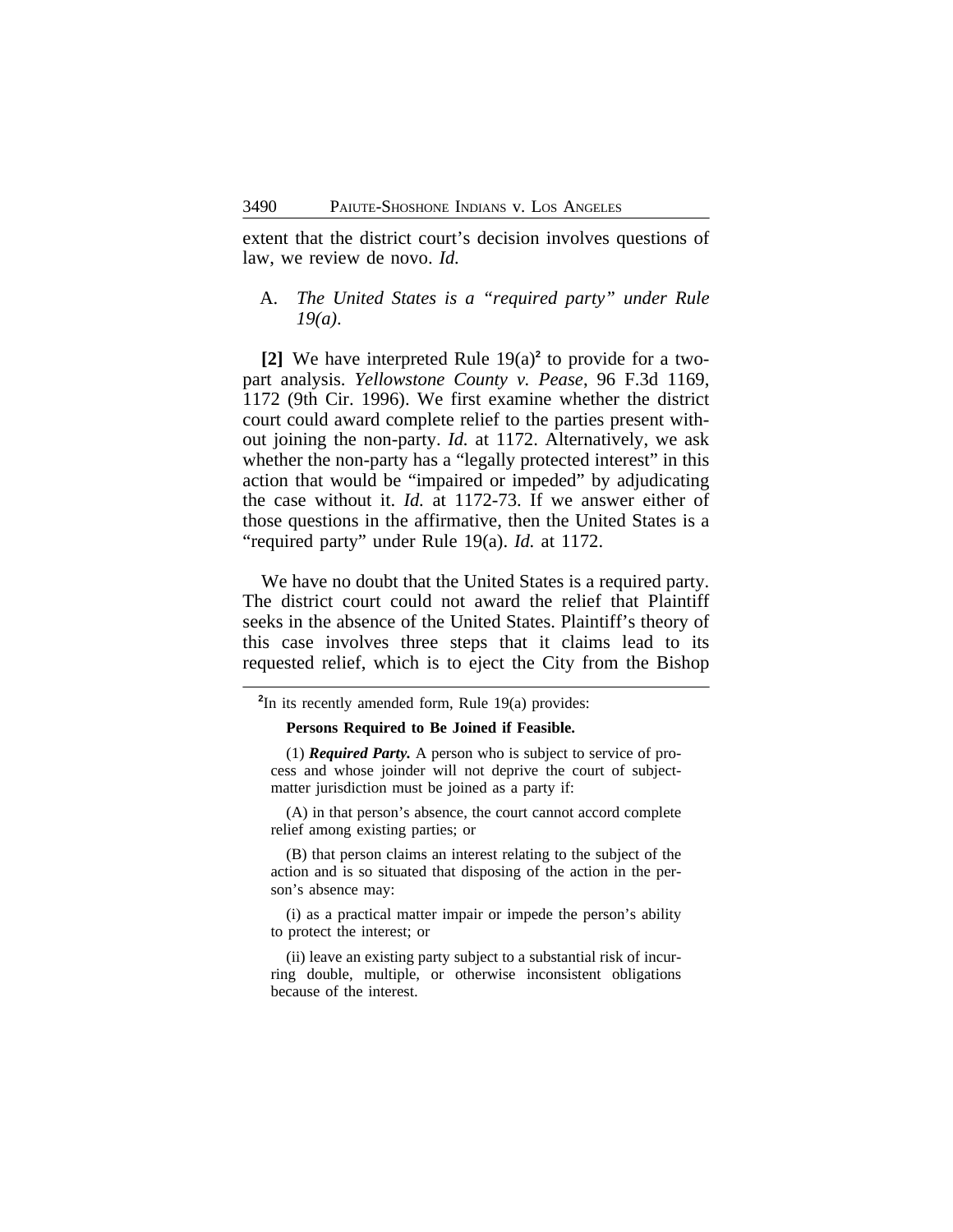Tribal Land and to restore Plaintiff to possession of it. First, Plaintiff alleges that the United States violated the conditions in the Act when it exchanged the Bishop Tribal Land without proper consent from a majority of Plaintiff's adult members, without transferring the water rights appurtenant to the exchanged land, and without obtaining sufficient appraisals of the exchanged land. Second, because of those violations, Plaintiff theorizes that the "purported transfer" of the Bishop Tribal Land "was null and void." Finally, because the City has never lawfully held title to the Bishop Tribal Land, Plaintiff asks the district court to take the land from the City and give it to Plaintiff.

**[3]** But Plaintiff's theory skips a crucial fourth step. As Plaintiff's complaint acknowledges, the United States, not Plaintiff, conveyed the Bishop Tribal Land to the City. Even if a finder of fact were to decide that the United States violated the Act and that those violations render the land exchange null and void, the title to the Bishop Tribal Land would revert *to the United States*, not to Plaintiff. To achieve the relief that it seeks, Plaintiff would require an additional order, apart from an order ejecting the City, requiring the United States either to cede title to Plaintiff or to hold the land in trust for Plaintiff's benefit. Without such an order, we see nothing stated in Plaintiff's complaint that would require the United States to give the Bishop Tribal Land back to Plaintiff. And, before a court could bind the United States by such an order, the United States must be a party. *See Provident Tradesmens Bank & Trust Co. v. Patterson*, 390 U.S. 102, 110 (1968) (recognizing that an "outsider . . . not before the court . . . cannot be bound by the judgment rendered").

**[4]** Because we conclude that the district court could not accord complete relief to Plaintiff in the absence of the United States, the United States is a required party under Rule 19(a). We therefore need not answer the alternative question whether the United States has a legally protected interest in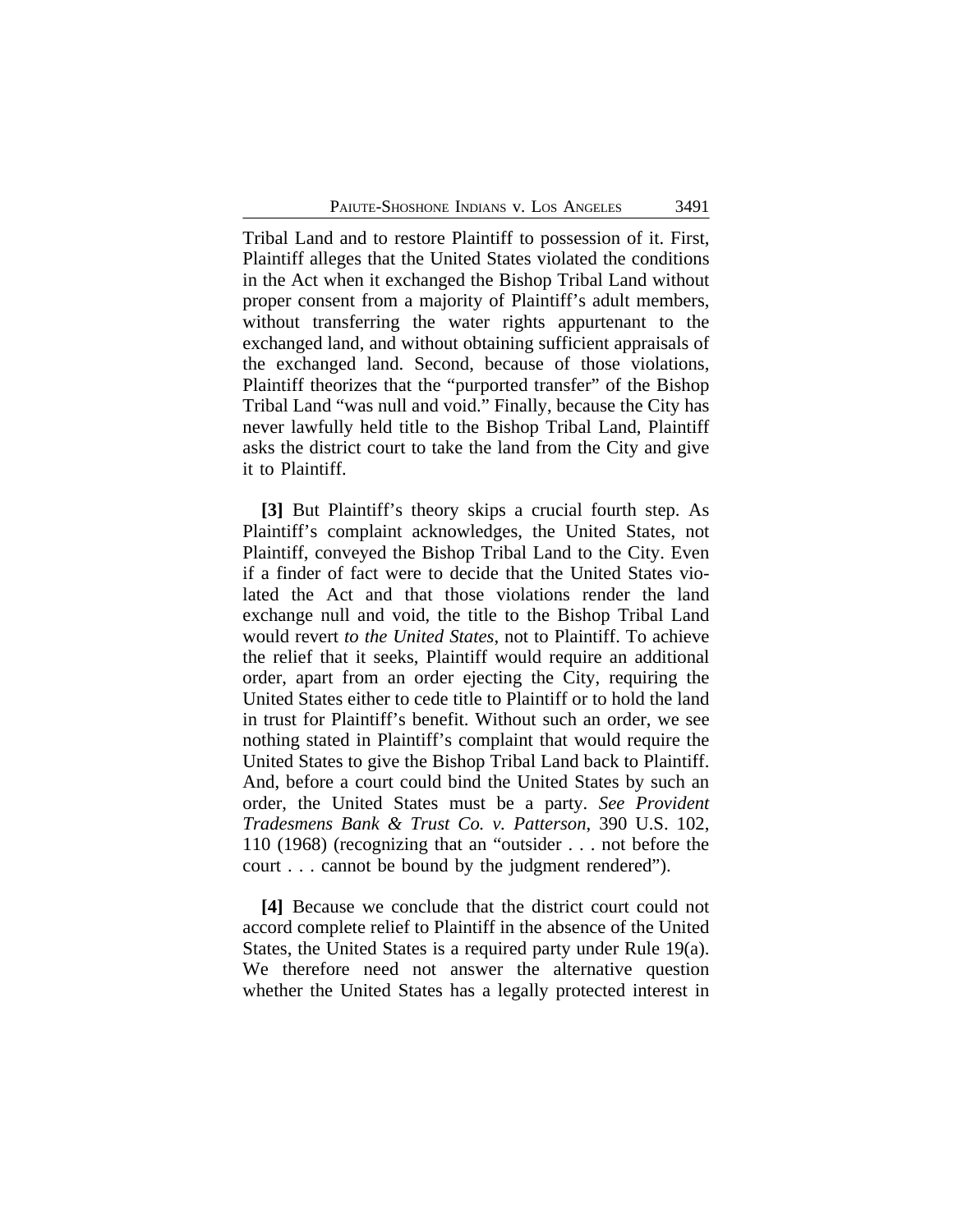this action that would be impaired or impeded by adjudicating the case without it.

#### B. *The United States cannot be joined*.

**[5]** We turn to the second part of the analysis, whether the United States feasibly could be joined in this action. Because the United States has sovereign immunity, no one, including Indian tribes, may sue the United States without first obtaining permission from Congress. *Sisseton-Wahpeton Sioux Tribe v. United States*, 895 F.2d 588, 592 (9th Cir. 1990). We therefore examine whether Congress has given Plaintiff permission to join the United States here.

**[6]** As it turns out, Congress waived its sovereign immunity over Plaintiff's claim many years ago, but Plaintiff failed to take advantage of that waiver. In 1946, Congress enacted the Indian Claims Commission Act ("ICCA"), formerly codified at 25 U.S.C. §§ 70 to 70n-2. The ICCA created an executive tribunal, the Indian Claims Commission, to hear and determine all tribal claims against the United States that accrued before August 13, 1946. 28 U.S.C. § 1505 (1982). Tribes had five years within which to file claims with the Commission. 25 U.S.C. § 70k (1976). Any claim not filed by that deadline could not "thereafter be submitted to any court or administrative agency for consideration." **3** *Id.*

**<sup>3</sup>** In 1978, Congress abolished the Indian Claims Commission and transferred the Commission's pending cases to the Court of Federal Claims. 28 U.S.C. § 1505. Congress also gave the Court of Federal Claims jurisdiction to hear actions for money damages brought against the United States "founded either upon the Constitution, or any Act of Congress or any regulation of an executive department, or upon any express or implied contract with the United States, or for liquidated or unliquidated damages in cases not sounding in tort." 28 U.S.C.  $\S$  1491(a)(1). We note that, even if Plaintiff could now file a claim against the United States in the Court of Federal Claims, that court has no jurisdiction to award the injunctive relief that Plaintiff would require to achieve its desired result—an order requiring the United States to turn over the Bishop Tribal Land to Plaintiff. *E. Enters. v. Apfel*, 524 U.S. 498, 520 (1998).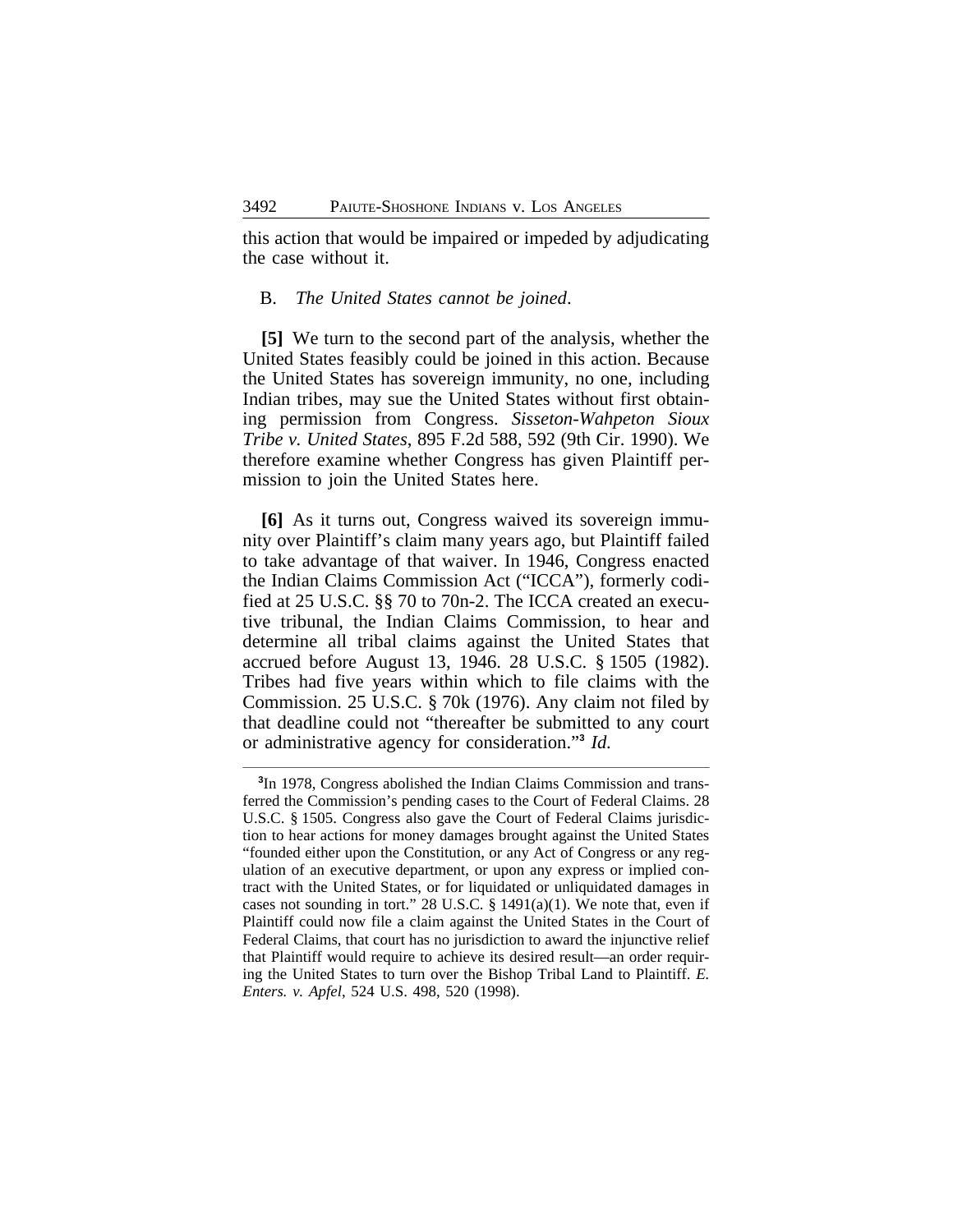**[7]** We hold that the United States cannot feasibly be joined in this action because the ICCA provided the exclusive remedy for Plaintiff's claim but Plaintiff failed to avail itself of that remedy. According to Plaintiff's complaint, it had a ripe claim against the United States by 1941, when the United States finalized its land exchange with the City, yet Plaintiff failed to file a claim with the Commission before 1951, the year in which the ICCA's statute of limitations expired. In those circumstances, the ICCA states unequivocally that no court may adjudicate Plaintiff's claim. The district court therefore lacks jurisdiction over Plaintiff's untimely claim against the United States.

Our holding finds support from our sister circuits. In *Navajo Tribe of Indians v. New Mexico*, 809 F.2d 1455, 1457 (10th Cir. 1987), the Navajo Tribe asserted that the United States improperly transferred tribal lands to the State of New Mexico and several individuals. The Navajo Tribe named the United States, New Mexico, and the individual grantees as the defendants. *Id.* at 1462. The Tenth Circuit held that the Navajo Tribe's claim against the United States could not go forward because it fell within the exclusive jurisdiction of the Indian Claims Commission and the statute of limitations contained in the ICCA had run. *Id.* at 1464.

The Eighth Circuit arrived at a similar conclusion in *Oglala Sioux Tribe of Pine Ridge Indian Reservation v. United States*, 650 F.2d 140 (8th Cir. 1981). An Indian tribe brought an action in district court to quiet title to the Black Hills of South Dakota, alleging an unconstitutional taking under the Fifth Amendment. *Id.* at 141. The alleged taking arose from an 1877 statute that abrogated a treaty between the United States and the Sioux Nation. *Id.* at 142. The Eighth Circuit affirmed the district court's dismissal of the action, holding that the remedy provided in the ICCA negated any implied cause of action arising under the Constitution for taking of Indian land by the United States. *Id.* at 143.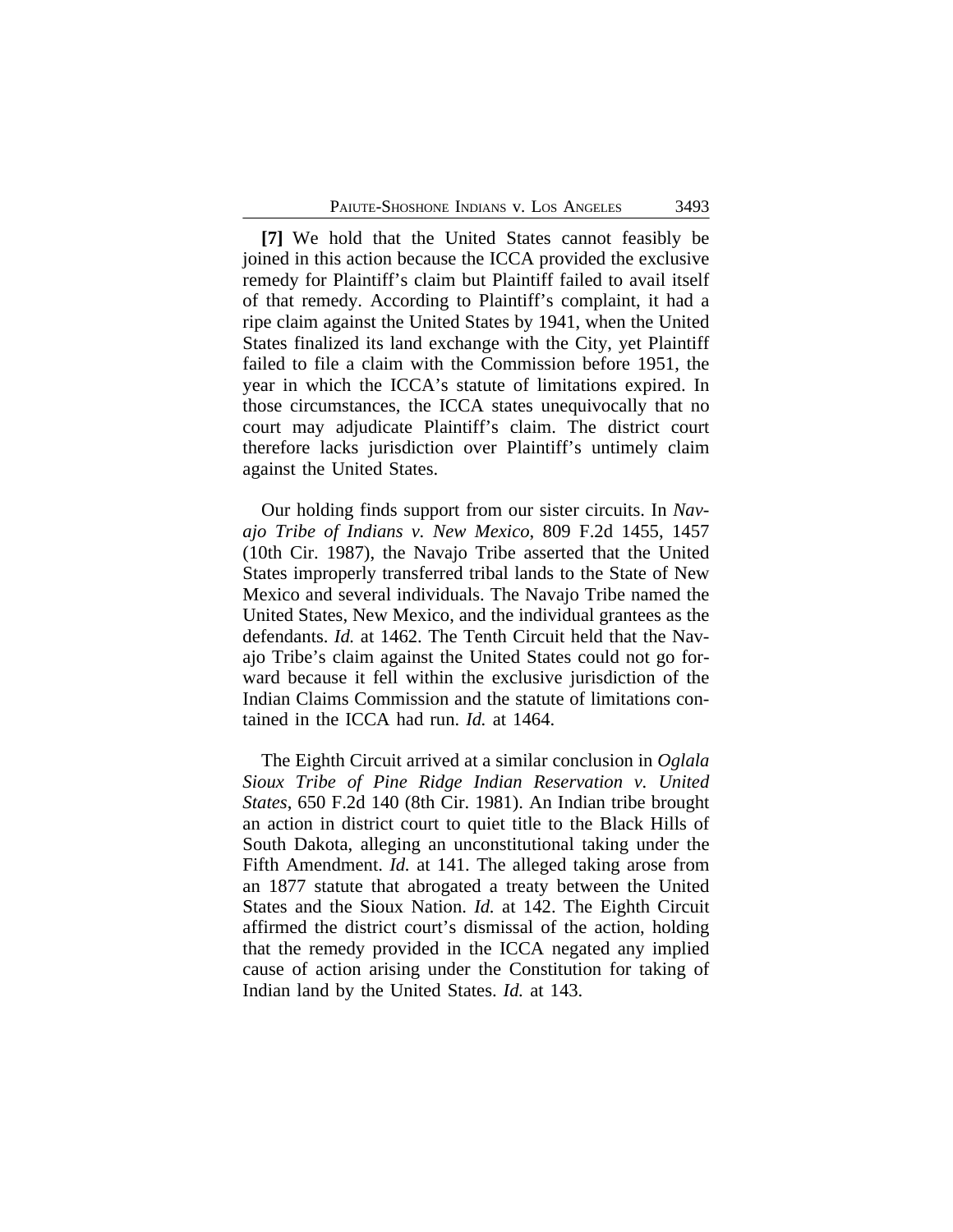Notwithstanding that body of precedent, Plaintiff argues that *Oregon Department of Fish & Wildlife v. Klamath Indian Tribe*, 473 U.S. 753 (1985), and *Swim v. Bergland*, 696 F.2d 712 (9th Cir. 1983), stand for the proposition that the ICCA does not exclude other avenues for litigating its claim against the United States. Those cases are irrelevant to the issue involved here. The United States was not a required party in *Klamath Indian Tribe* because the plaintiff tribe could have obtained complete relief without joining the United States as a party. The tribe filed suit against the State of Oregon, claiming that its treaties and subsequent agreements with the United States protected the tribe from state regulation. The tribe sought only to enjoin Oregon from enforcing certain *state* regulations that would prohibit the tribe from hunting and fishing outside its reservation. Nothing about the relief requested in *Klamath Indian Tribe* required any action by the United States.

In *Swim*, 696 F.2d at 714-15, we addressed a situation in which two tribes *defended* a declaratory judgment action brought by non-Indians who wanted to obtain grazing permits for property owned by the United States and reserved for the tribes. The tribes were not seeking to be restored to land that they formerly inhabited; rather, they wanted only to keep the land that they already had. Thus, the ICCA had no application in *Swim* because the tribes were not suing anyone; they were defending their interests in an action filed by non-Indians.

Plaintiff also argues that 28 U.S.C. § 1362 provides an independent waiver of sovereign immunity over actions brought by Indian tribes against the United States.**<sup>4</sup>** We

**<sup>4</sup>**Title 28 U.S.C. § 1362 provides:

The district courts shall have original jurisdiction of all civil actions, brought by any Indian tribe or band with a governing body duly recognized by the Secretary of the Interior, wherein the matter in controversy arises under the Constitution, laws, or treaties of the United States.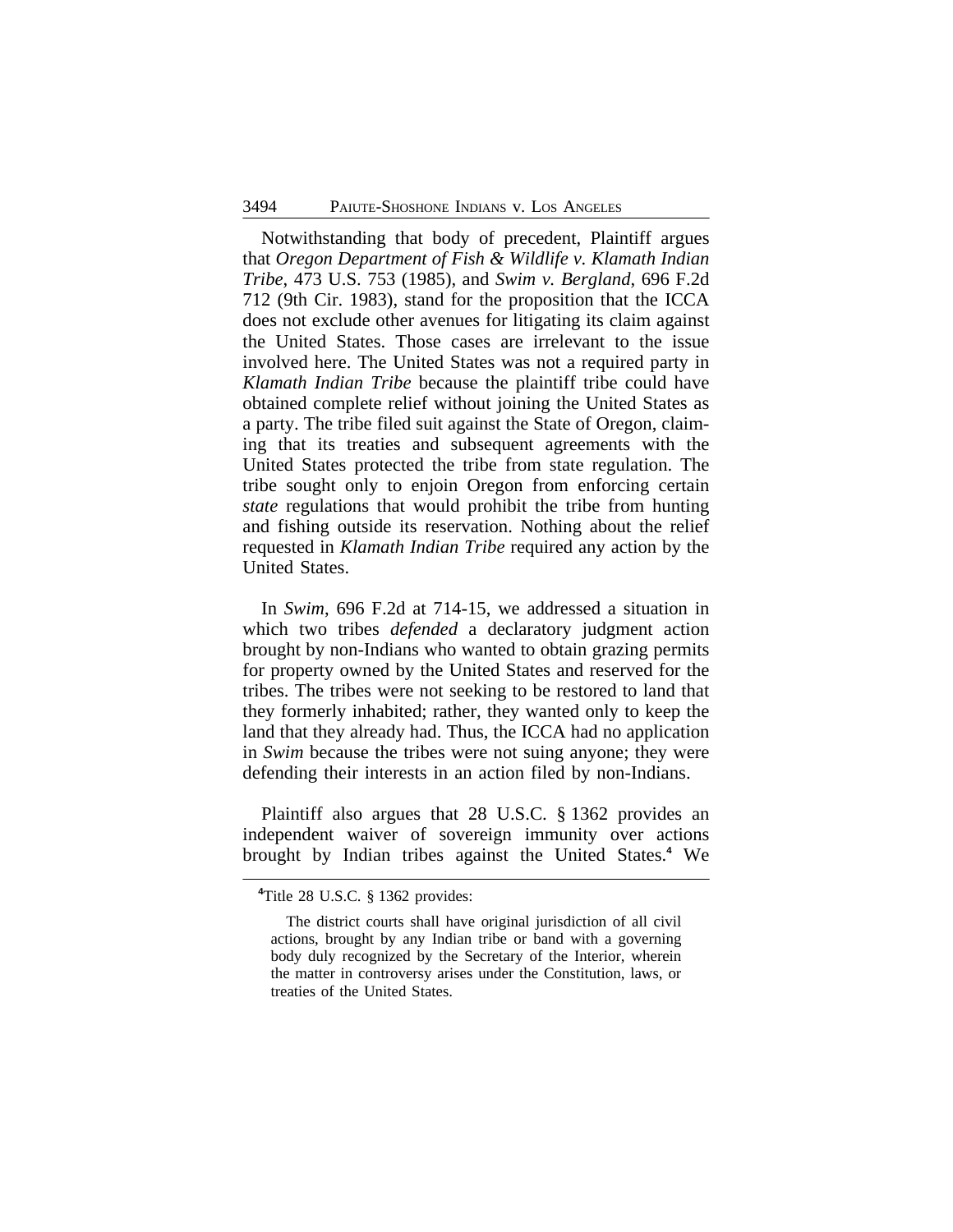decline Plaintiff's sweeping invitation to read § 1362 as waiving sovereign immunity over every action brought by an Indian tribe against the United States when the statute says nothing about either sovereign immunity or actions against the United States. Section 1362 merely grants jurisdiction to the district courts to adjudicate civil actions by Indian tribes so long as no other jurisdictional bar prohibits the courts from hearing those actions.

**[8]** In summary, we agree with our sister circuits that the ICCA provided the exclusive remedy for claims accrued by Indian tribes against the United States before 1946. Because Plaintiff had such a claim but failed to present it to the Indian Claims Commission within the statute of limitations prescribed by the ICCA, Plaintiff has lost its opportunity to litigate its dispute with the United States. Accordingly, the United States cannot feasibly be joined in this suit.

## C. *This case cannot proceed in equity and good conscience without the United States*.

**[9]** We turn to the last part of the analysis, whether this case may proceed in the absence of the United States under Rule 19(b).**<sup>5</sup>** The Supreme Court has interpreted Rule 19(b) as

(1) the extent to which a judgment rendered in the person's absence might prejudice that person or the existing parties;

- (2) the extent to which any prejudice could be lessened or avoided by:
	- (A) protective provisions in the judgment;
	- (B) shaping the relief; or

**<sup>5</sup>**Rule 19(b) provides:

**When Joinder Is Not Feasible.** If a person who is required to be joined if feasible cannot be joined, the court must determine whether, in equity and good conscience, the action should proceed among the existing parties or should be dismissed. The factors for the court to consider include: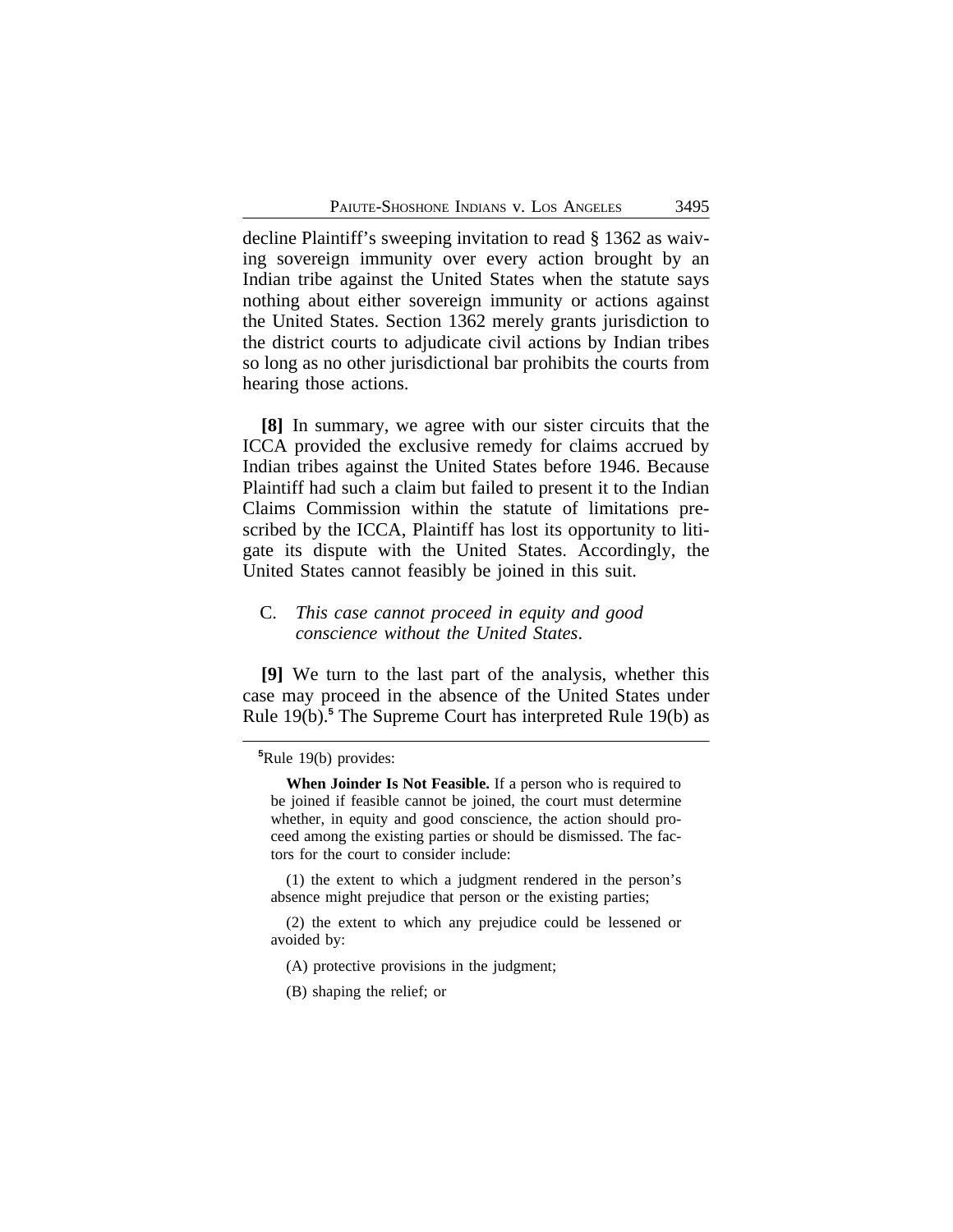requiring us to consider at least four interests: (1) the plaintiff's interest in having a forum; (2) the defendant's interest in not proceeding without the required party; (3) the interest of the non-party by examining "the extent to which the judgment may as a practical matter impair or impede [its] ability to protect [its] interest in the matter"; and (4) the interests of the courts and the public in "complete, consistent, and efficient settlement of controversies." *Patterson*, 390 U.S. at 109- 11 (internal quotation marks omitted). That list is not exclusive of other considerations, however. At all events, Rule 19(b) requires us to undertake a "practical examination of [the] circumstances" to determine whether an action may proceed "in equity and good conscience" without the absent party. *Id.* at 119 n.16.

**[10]** Plaintiff argues that all of the *Patterson* factors favor allowing this case to proceed in the absence of the United States. We disagree. First, Plaintiff claims a "strong interest" in having this forum because it has no other avenue available for establishing its right to the Bishop Tribal Land. That is a dilemma of Plaintiff's own making. Congress gave Plaintiff an opportunity to adjudicate its dispute with the United States but Plaintiff missed that opportunity. Even accepting Plaintiff's claim that it cannot obtain relief in any other forum today, the fact that Plaintiff at one time had a "satisfactory alternative forum" but failed to take advantage of it significantly lessens the strength of Plaintiff's interest in having this action go forward. *Id.* at 109.

Second, because the City does not face the possibility of multiple litigation, inconsistent relief, or sole responsibility

<sup>(</sup>C) other measures;

<sup>(3)</sup> whether a judgment rendered in the person's absence would be adequate; and

<sup>(4)</sup> whether the plaintiff would have an adequate remedy if the action were dismissed for nonjoinder.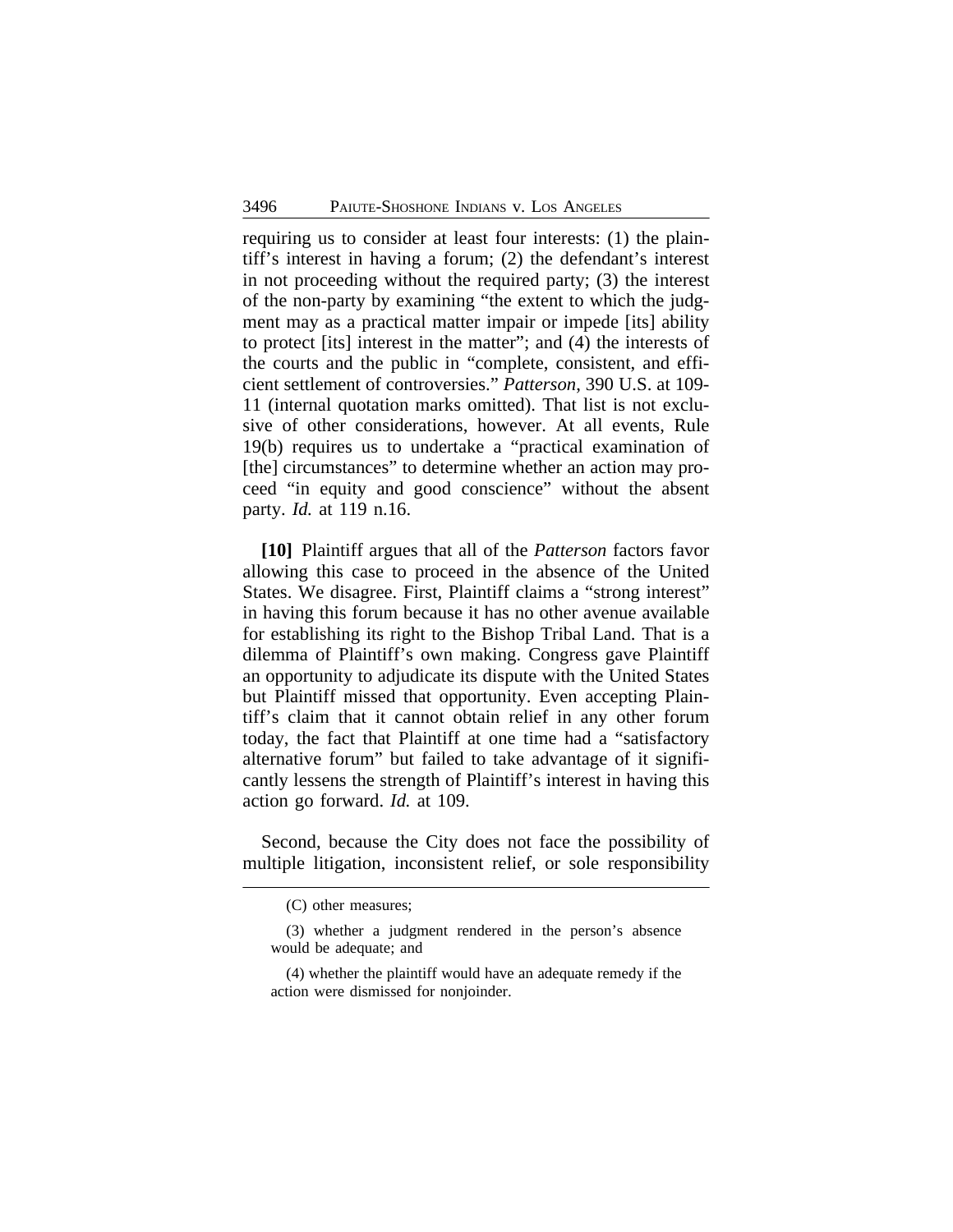for a liability that it shares with someone else, Plaintiff argues that the second *Patterson* factor favors it, too. Plaintiff interprets that factor too narrowly. Rule 19(b) tells us to consider the extent to which a judgment rendered in the United States' absence might *prejudice* the existing parties. In *Patterson*, the Supreme Court interpreted that directive to mean that we must consider a defendant's "interest" in whether a case should proceed without a required party. *Id.* at 110. As examples of interests a defendant might have, the Court observed that a defendant "may properly wish to avoid multiple litigation, or inconsistent relief, or sole responsibility for a liability he shares with another." *Id.* We do not take that observation to mean that those are the *only* interests a defendant might have in not wanting to proceed with an action in the absence of a required party who could not be joined.

**[11]** Here, even if we agree with Plaintiff that the City does not face the possibility of multiple litigation, inconsistent relief, or responsibility for liability that it would share with the United States, the City still has a significant interest in not wanting to proceed with this case. To achieve the relief that Plaintiff seeks, Plaintiff must prove that agents of the United States violated the 1937 Act when they gave the Bishop Tribal Land to the City. The City cannot reasonably be expected to defend the actions of an entirely different entity over which the City had no control. Proceeding with this suit in the absence of the United States therefore would prejudice the City because the City by itself cannot defend effectively against the crux of Plaintiff's allegations, even though those allegations may be untrue. Accordingly, we conclude that the second *Patterson* factor weighs against allowing Plaintiff to proceed with its suit.

**[12]** The third factor militates against allowing this case to proceed as well. Plaintiff has accused *federal* agents of wrongdoing. The United States is therefore the proper party to defend itself against Plaintiff's accusations. If a jury were to agree with Plaintiff—perhaps because the City could not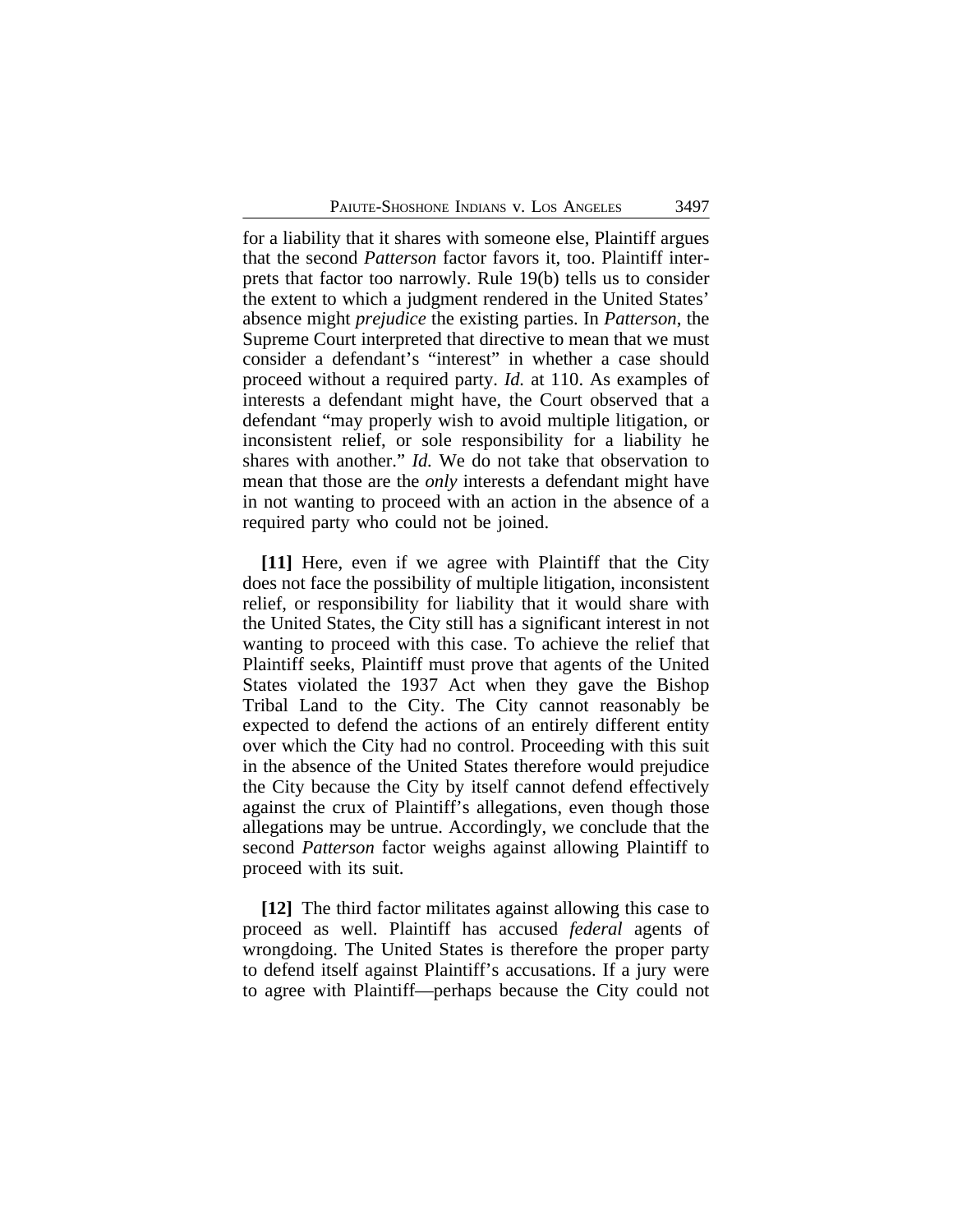mount an adequate defense—a judgment in Plaintiff's favor "may as a practical matter impair or impede" the United States' ability to protect its interest. *Patterson*, 390 U.S. at 110. Plaintiff would have an argument that such a judgment would estop the United States from relitigating the legality of its actions if the United States chose to do so in a future case. *Montana v. United States*, 440 U.S. 147, 155-62 (1979).

**[13]** There remains the interests of the courts and the public in "complete, consistent, and efficient settlement of controversies." *Patterson*, 390 U.S. at 111. Because it has no other forum for litigating this dispute, Plaintiff argues that the public's interest in the settlement of controversies favors letting Plaintiff proceed with its action in the absence of the United States. But, as the Supreme Court instructed in *Patterson*, the courts and the public have an interest in the *complete* and *efficient* settlement of controversies. *Id.* Even if we allowed Plaintiff to proceed here, the best Plaintiff could do would be to undo the 1938 exchange agreement between the City and the United States. The controversy regarding what to do with the Bishop Tribal Land after such an order would remain alive and incapable of resolution in the absence of the United States. Because Plaintiff's action only gets Plaintiff part of the way to the relief that it wants, the interest of the courts and the public in a complete and efficient settlement does not support Plaintiff's position.

**[14]** Accordingly, we hold that the Rule 19(b) analysis does not favor allowing Plaintiff to proceed with this action in the absence of the United States. We therefore hold that the district court did not abuse its discretion by dismissing this action under Rule 12(b)(7).

As a final matter, we reject Plaintiff's argument that our holding in *Puyallup Indian Tribe v. Port of Tacoma*, 717 F.2d 1251 (9th Cir. 1983), which we recently reaffirmed in *Lyon v. Gila River Indian Community*, 626 F.3d 1059 (9th Cir. 2010), provides an exception to Rule 19(b) into which this